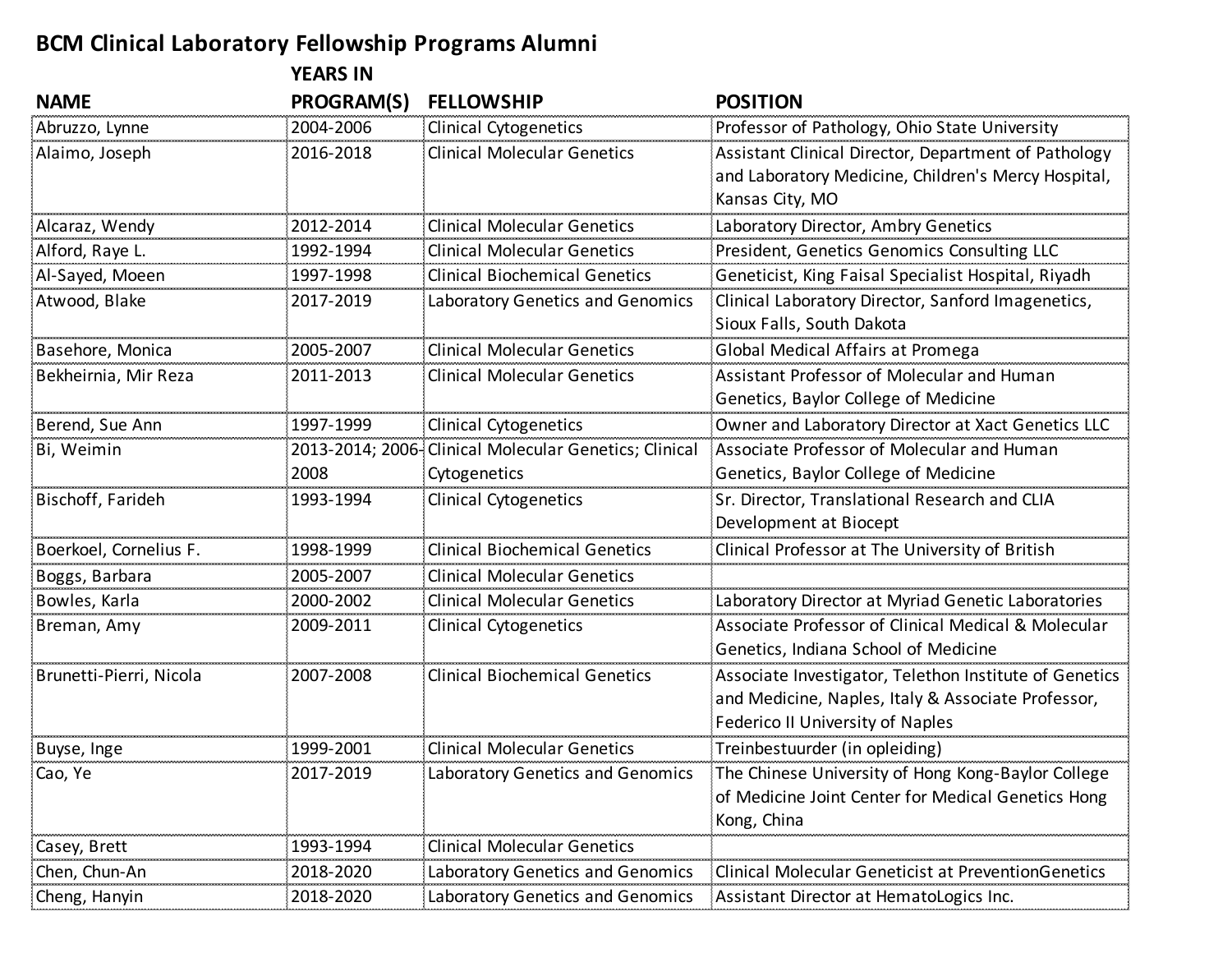| Comeaux, Matthew     |           | 2011-2013; 2013-Clinical Biochemical Genetics;  | Associate Lab Director, Myriad Genetics, Inc.         |
|----------------------|-----------|-------------------------------------------------|-------------------------------------------------------|
|                      | 2014      | <b>Clinical Molecular Genetics</b>              |                                                       |
| Cui, Hong            | 2012-2014 | <b>Clinical Molecular Genetics</b>              | <b>Associate Director at GeneDx</b>                   |
| Dai, Hongzheng       | 2016-2018 | <b>Clinical Molecular Genetics</b>              | Assistant Professor of Molecular and Human            |
|                      |           |                                                 | Genetics, Baylor College of Medicine                  |
| Del Gaudio, Daniela  | 2005-2007 | <b>Clinical Molecular Genetics</b>              | Director, Molecular Diagnostic Laboratory; Professor, |
|                      |           |                                                 | Department of Human Genetics at University of         |
|                      |           |                                                 | Chicago                                               |
| Dimmock, David       | 2006-2007 | <b>Clinical Biochemical Genetics</b>            | Senior Medical Director, Institute for Genomic        |
|                      |           |                                                 | Medicine, Rady Children's Hospital/UCSD               |
| Donti, Taraka        | 2014-2016 | <b>Clinical Biochemical Genetics</b>            | Director, Laboratory Services, Perkin Elmer Genomics  |
|                      |           |                                                 |                                                       |
| Douglas, Ganka       |           | 2012-2013; 2009-Clinical Cytogenetics; Clinical | Associate Director, Whole Exome Sequencing            |
|                      | 2011      | <b>Molecular Genetics</b>                       | Program, GeneDx                                       |
| Elsea, Sarah         | 1995-1997 | <b>Clinical Biochemical Genetics</b>            | Professor of Molecular and Human Genetics, Baylor     |
|                      |           |                                                 | College of Medicine                                   |
| Fang, Ping           | 1991-1994 | <b>Clinical Molecular Genetics</b>              | Global Director of Clinical Genomics at WuXi          |
|                      |           |                                                 | <b>NextCODE</b>                                       |
| Fernandes, Priscilla | 2007-2009 | <b>Clinical Molecular Genetics</b>              | Reproductive Genetics Laboratory Director at          |
|                      |           |                                                 | <b>BioReference Laboratories</b>                      |
| Gagos, Sarantis      | 1994-1995 | <b>Clinical Cytogenetics</b>                    | Associate Professor, Biomedical Research Foundation   |
|                      |           |                                                 | of the Academy of Athens Greece                       |
| Ge, Xiaoyan          | 2015-2017 | <b>Clinical Molecular Genetics</b>              | Assistant Professor of Department of Genetics and     |
|                      |           |                                                 | Genomic Sciences, and Associate Director of           |
|                      |           |                                                 | Molecular Genetics in the Mount Sinai Genetic         |
|                      |           |                                                 | Testing Laboratory, Icahn School of Medicine at       |
| Ghosh, Rajarshi      | 2017-2019 | Laboratory Genetics and Genomics                | Clinical Molecular Geneticist, NIH/NIAID              |
| Gollin, Susanne      | 1983-1984 | <b>Clinical Cytogenetics</b>                    | Professor emerita at University of Pittsburgh         |
| Gu, Shen             | 2016-2019 | Clinical Cytogenetics; Clinical                 | Assistant Professor, Faculty of Medicine, The School  |
|                      |           | <b>Molecular Genetics</b>                       | of Biomedical Sciences, The Chinese University of     |
|                      |           |                                                 | Hong Kong                                             |
| Gunaratne, Preethi   | 1996-1998 | <b>Clinical Molecular Genetics</b>              | Moore's Professor Director UH Sequencing & Gene       |
|                      |           |                                                 | Editing Core University of Houston                    |
| Hardison, Matthew T. | 2011-2013 | <b>Clinical Molecular Genetics</b>              | Senior Vice President Laboratory Operations PhD,      |
|                      |           |                                                 | FACMG, TC-NRCC Brentwood, Tennessee                   |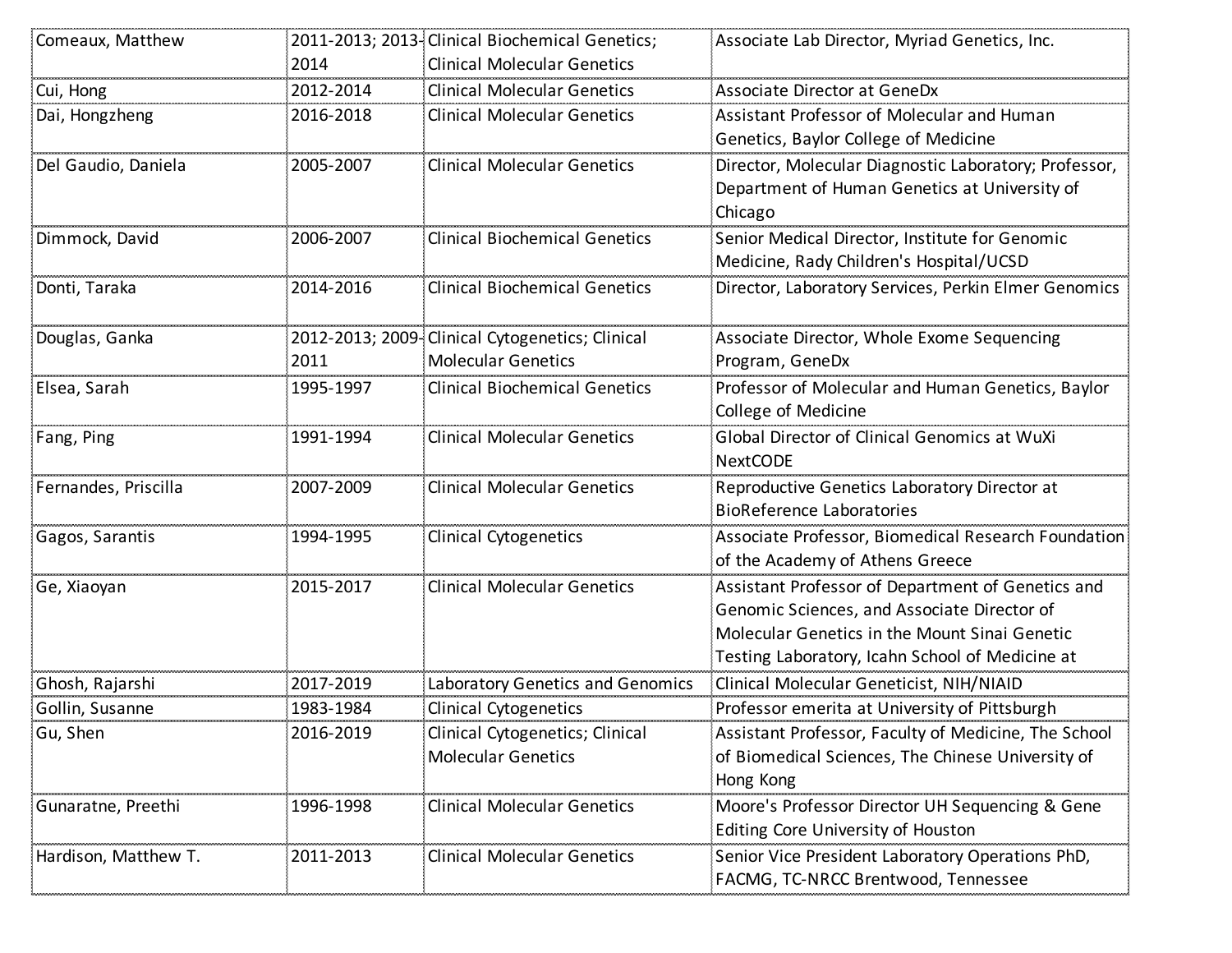| Hauge, Xueya        | 1993-1994 | <b>Clinical Cytogenetics</b>                    | Associate Professor of Department of Molecular and    |
|---------------------|-----------|-------------------------------------------------|-------------------------------------------------------|
|                     |           |                                                 | Cellular Biology, Kennesaw State University           |
| Hegde, Madhuri      | 2003-2005 | <b>Clinical Molecular Genetics</b>              | SVP and Chief Scientific Officer, Global Lab Services |
|                     |           |                                                 | at PerkinElmer, Inc.                                  |
| Hubert Jr, Leroy    | 2015-2017 | <b>Clinical Biochemical Genetics</b>            | Clinical Genomic Scientist at Invitae                 |
| Ji, Qing (Jack)     | 2008-2010 | <b>Clinical Molecular Genetics</b>              | Managing Director, Regional Lab Clinical & Technical  |
|                     |           |                                                 | Operations, The Permanente Medical Group, Inc.        |
| Kang, Sung-Hae Lee  | 2005-2007 | <b>Clinical Cytogenetics</b>                    | Adjunct Instructor, Clinical Cytogenetics and         |
|                     |           |                                                 | Genomics ; Pathology, UCLA David Geffen School of     |
|                     |           |                                                 | Medicine                                              |
| Lalani, Seema       |           | 2003-2005; 2017-Clinical Cytogenetics; Clinical | Associate Professor of Molecular and Human            |
|                     | 2018      | <b>Molecular Genetics</b>                       | Genetics, Baylor College of Medicine                  |
| Landsverk, Megan    | 2009-2011 | <b>Clinical Molecular Genetics</b>              | Associate Director, MolDx, Palmetto GBA               |
| Lanpher, Brendan    | 2006-2007 | <b>Clinical Biochemical Genetics</b>            | Faculty, Department of Clinical Genomics, Mayo        |
|                     |           |                                                 | Clinic, Rochester, Minnesota                          |
| Leduc, Magalie      | 2014-2016 | <b>Clinical Molecular Genetics</b>              | Director, Clinical Laboratory - Hereditary Cancer,    |
|                     |           |                                                 | Sema4                                                 |
| Lee, Jennifer       | 2007-2009 | <b>Clinical Molecular Genetics</b>              | Lead Director of Molecular Diagnostic Laboratory,     |
|                     |           |                                                 | Greenwood Genetic Center                              |
| Lennon, Patrick     | 2004-2006 | <b>Clinical Cytogenetics</b>                    | Senior Scientific Director at PathGroup Laboratories, |
|                     |           |                                                 | Nashville, Tennessee                                  |
| Li, Fangyuan        | 2007-2009 | <b>Clinical Molecular Genetics</b>              | Senior Laboratory Director at SEMA4                   |
| Ligon, Azra         | 1995-1997 | <b>Clinical Cytogenetics</b>                    | Chief, Clinical Cytogenetics at Brigham and Women's   |
|                     |           |                                                 | Hospital                                              |
| Liu, Ning           | 2017-2019 | <b>Clinical Biochemical Genetics</b>            | Assistant Clinical Director, Biochemical Genetics,    |
|                     |           |                                                 | <b>Baylor Genetics</b>                                |
| Liu, Pengfei        | 2013-2015 | <b>Clinical Molecular Genetics</b>              | Director, ABMGG Laboratory Training Programs at       |
|                     |           |                                                 | Baylor College of Medicine; Director, Clinical        |
|                     |           |                                                 | <b>Research at Baylor Genetics</b>                    |
| Lu, Xinyan          | 2005-2007 | Clinical Cytogenetics                           | Professor of Pathology (Cytogenetics), Northwestern   |
|                     |           |                                                 | Medicine                                              |
| Maheshwari, Manjula | 2008-2010 | <b>Clinical Molecular Genetics</b>              |                                                       |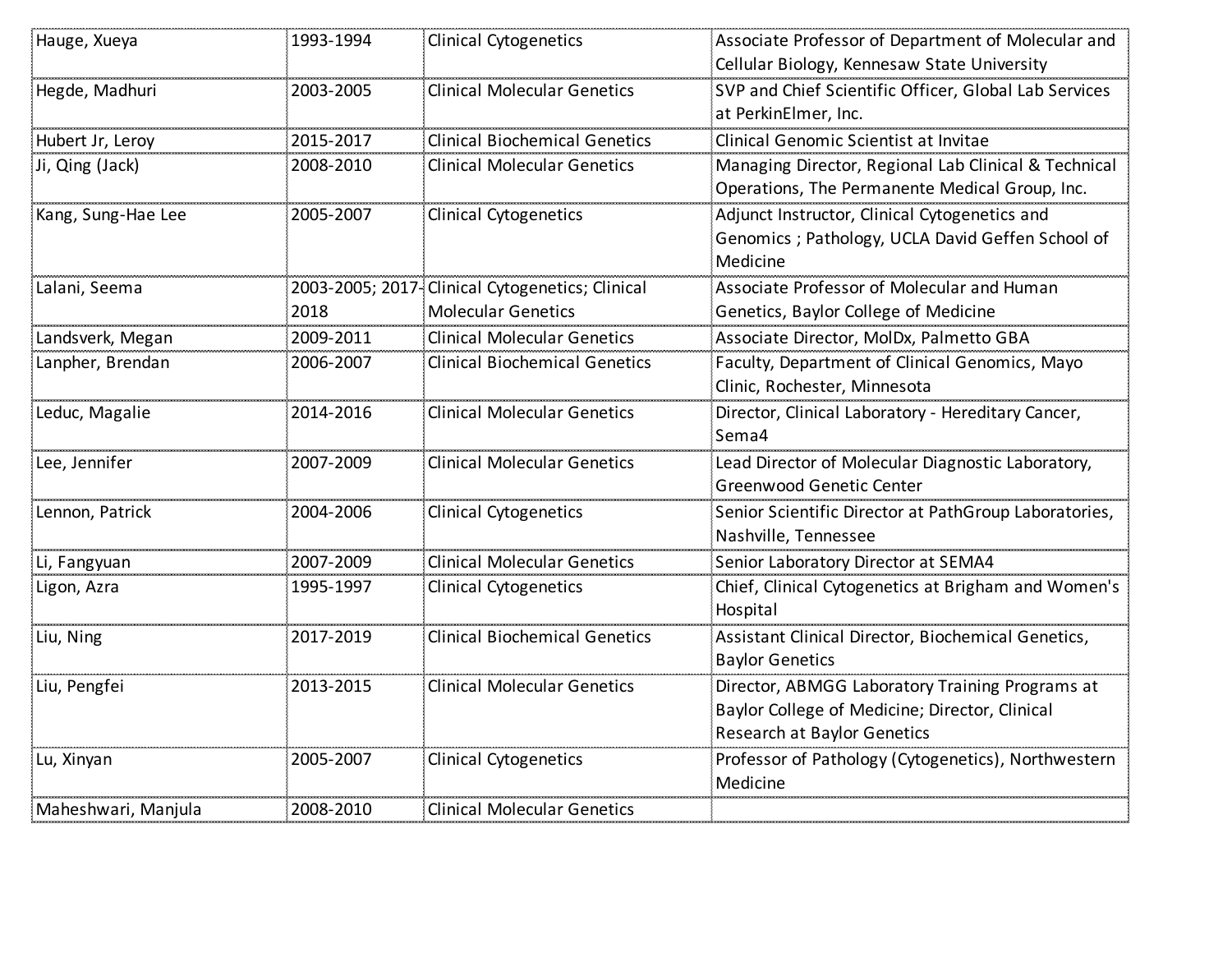| McBride, Kim             | 2002-2003 | <b>Clinical Biochemical Genetics</b>                                                  | Investigator in the Center for Cardiovascular and<br>Pulmonary Research at The Research Institute at<br>Nationwide Children's Hospital and an Assistant<br>Professor in the Department of Pediatrics at The Ohio<br><b>State University College of Medicine</b> |
|--------------------------|-----------|---------------------------------------------------------------------------------------|-----------------------------------------------------------------------------------------------------------------------------------------------------------------------------------------------------------------------------------------------------------------|
| Mendoza-Londono, Roberto | 2004-2005 | <b>Clinical Biochemical Genetics</b>                                                  | Head at The Hospital for Sick Children, Division of<br><b>Clinical and Metabolic Genetics</b>                                                                                                                                                                   |
| Meng, Linyan             | 2014-2016 | <b>Clinical Molecular Genetics</b>                                                    | Assistant Professor of Molecular and Human<br>Genetics, Baylor College of Medicine                                                                                                                                                                              |
| Miller, Marcus           | 2015      | 2012-2014; 2014- Clinical Biochemical Genetics;<br><b>Clinical Molecular Genetics</b> | Director, Biochemical Genetics Laboratory, Indiana<br>University,                                                                                                                                                                                               |
| Morsy, Manal             | 1991-1994 | <b>Clinical Molecular Genetics</b>                                                    | Senior Vice President, Head Global Regulatory Affairs<br>at Athersys Inc.                                                                                                                                                                                       |
| Niu, Zhiyv               | 2011-2013 | <b>Clinical Molecular Genetics</b>                                                    | Clinical Molecular Geneticist, Mayo Clinic                                                                                                                                                                                                                      |
| Normand, Elizabeth       | 2016-2018 | <b>Clinical Molecular Genetics</b>                                                    | Senior Clinical Scientist, GeneDx                                                                                                                                                                                                                               |
| Oshima, Junko            | 2007-2009 | <b>Clinical Molecular Genetics</b>                                                    | Research Professor Emeritus, Department of<br>Pathology, University of Washington School of<br>Medicine                                                                                                                                                         |
| Owen, Nichole            | 2018-2020 | Laboratory Genetics and Genomics                                                      | Assistant Clinical Director at Baylor<br>Genetics/Assistant Professor at Baylor College of                                                                                                                                                                      |
| Pan, Shujuan             | 2013-2015 | <b>Clinical Molecular Genetics</b>                                                    | Assistant Director, Myriad Genetics, Inc.                                                                                                                                                                                                                       |
| Peddibhotla, Sirisha     | 2010-2012 | <b>Clinical Cytogenetics</b>                                                          |                                                                                                                                                                                                                                                                 |
| Person, Richard          | 2011-2013 | <b>Clinical Molecular Genetics</b>                                                    | Senior Clinical Scientist, GeneDx                                                                                                                                                                                                                               |
| Rehman, Atteeq Ur        | 2016-2018 | <b>Clinical Molecular Genetics</b>                                                    | Associate Director, Molecular Diagnostics, New York<br>Genome Center                                                                                                                                                                                            |
| Risin, Semyon            | 1994-1995 | <b>Clinical Cytogenetics</b>                                                          |                                                                                                                                                                                                                                                                 |
| Roa, Benjamin            | 1994-1996 | <b>Clinical Molecular Genetics</b>                                                    |                                                                                                                                                                                                                                                                 |
| Ruggiero, Bethany        | 2007-2009 | <b>Clinical Biochemical Genetics</b>                                                  |                                                                                                                                                                                                                                                                 |
| Sadikovic, Bekim         |           | 2011-2012; 2009- Clinical Cytogenetics; Clinical                                      | Professor and Program Head, Molecular Diagnostics                                                                                                                                                                                                               |
|                          | 2011      | <b>Molecular Genetics</b>                                                             | Program, Department of Pathology and Laboratory<br>Medicine, Schulich School of Medicine & Dentistry                                                                                                                                                            |
| Sahoo, Trilochan         | 2001-2003 | <b>Clinical Cytogenetics</b>                                                          | <b>Clinical Genomics at INVITAE</b>                                                                                                                                                                                                                             |
| Saleki, Reza             | 2001-2003 | <b>Clinical Cytogenetics</b>                                                          |                                                                                                                                                                                                                                                                 |
| Sampath, Srirangan       | 2011-2013 | <b>Clinical Cytogenetics</b>                                                          | Cytogenomics Development Team Lead at Invitae                                                                                                                                                                                                                   |
| Sen, Subrata             | 1995-1997 | <b>Clinical Cytogenetics</b>                                                          |                                                                                                                                                                                                                                                                 |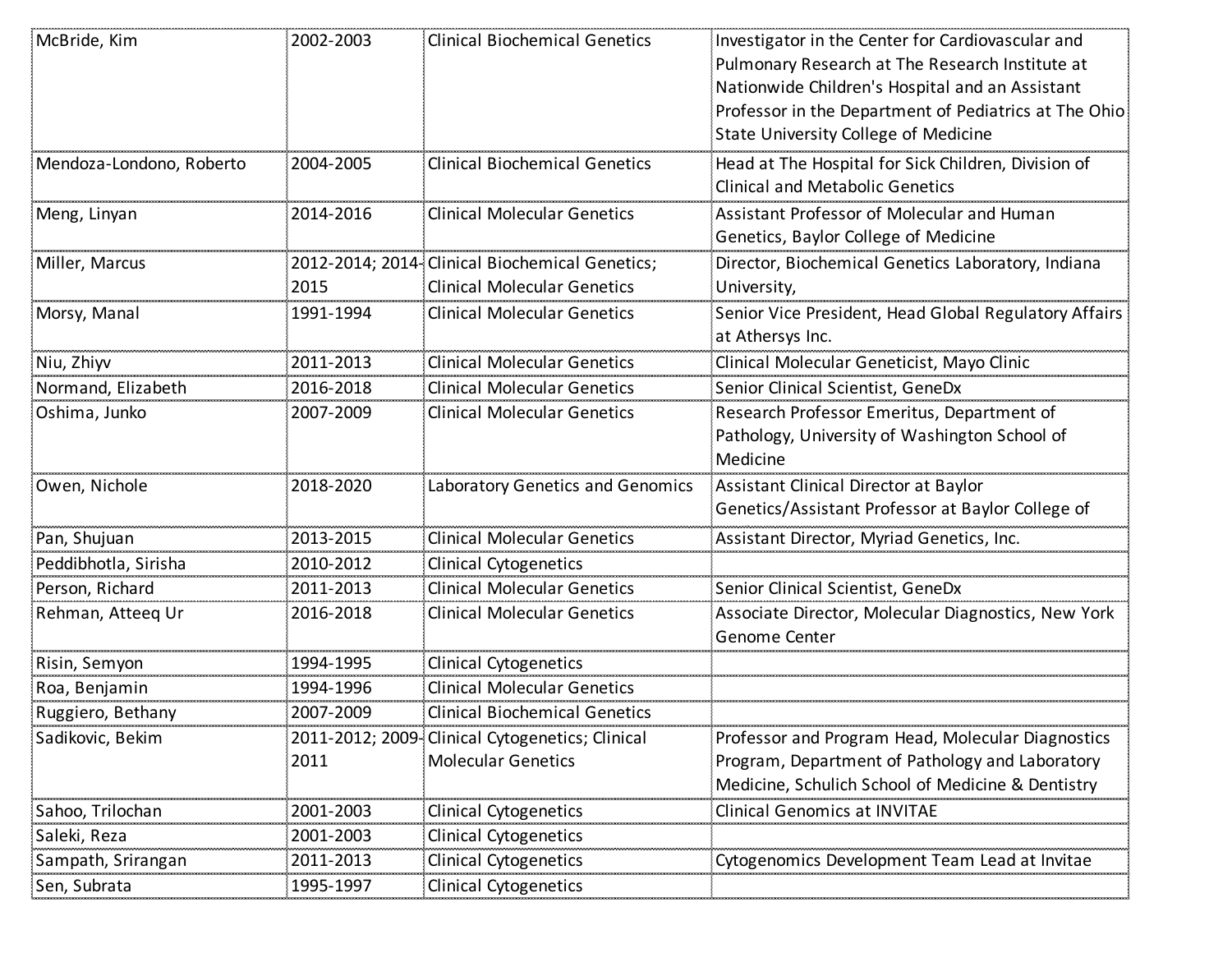| Shao, Lina            | 2007-2009 | <b>Clinical Cytogenetics</b>                    | Associate Professor, Cytogenetics, Director of       |
|-----------------------|-----------|-------------------------------------------------|------------------------------------------------------|
|                       |           |                                                 | Cytogenetics, Program Director, Laboratory Genetics  |
|                       |           |                                                 | and Genomics Fellowship, Department of Pathology,    |
|                       |           |                                                 | Michigan Medicine, University of Michigan            |
| Sim, Teresa Santiago  | 2015-2017 | <b>Clinical Molecular Genetics</b>              |                                                      |
| Stankiewicz, Pawel    |           | 2003-2005; 2017-Clinical Cytogenetics; Clinical | Professor of Molecular and Human Genetics, Baylor    |
|                       | 2018      | <b>Molecular Genetics</b>                       | College of Medicine                                  |
| Sun, Qin              | 2004-2006 | <b>Clinical Biochemical Genetics</b>            | Associate Professor of Molecular and Human           |
|                       |           |                                                 | Genetics, Baylor College of Medicine                 |
| Sutton, V. Reid       | 1999-2000 | <b>Clinical Biochemical Genetics</b>            | Professor of Molecular and Human Genetics, Baylor    |
|                       |           |                                                 | College of Medicine                                  |
| Tang, Guilin          | 2012-2014 | <b>Clinical Cytogenetics</b>                    | Associate Professor, Department of                   |
|                       |           |                                                 | Hematopathology, Division of Pathology/Lab           |
|                       |           |                                                 | Medicine, The University of Texas MD Anderson        |
| Tang, Sha             | 2010-2012 | <b>Clinical Molecular Genetics</b>              | Senior Director, Clinical Genomics                   |
|                       |           |                                                 | <b>WuXi NextCODE</b>                                 |
| Tokita, Mari J.       | 2015-2017 | <b>Clinical Molecular Genetics</b>              | Senior Clinical Scientist, Clinical Genomics, GeneDx |
| VanTuinen, Peter      |           | 1986-1988; 1984 Clinical Cytogenetics; Clinical | Associate Professor of Pathology-Genetics; Medical   |
|                       | $-1986$   | <b>Molecular Genetics</b>                       | College of Wisconsin                                 |
|                       |           |                                                 |                                                      |
| Vatta, Matteo         | 2010-2012 | <b>Clinical Molecular Genetics</b>              | Clinical Molecular Geneticist at Invitae             |
| Wakui, Keiko          | 2001-2003 | <b>Clinical Cytogenetics</b>                    |                                                      |
| Walkiewicz, Magdalena | 2012-2014 | <b>Clinical Molecular Genetics</b>              | Co-Lead at NIH/NIAID, Centralized Sequencing         |
|                       |           |                                                 | Initiative at NIAID                                  |
| Wang, Jing            | 2007-2009 | <b>Clinical Molecular Genetics</b>              | <b>Associate Professor</b>                           |
|                       |           |                                                 | University of Pennsylvania School of Medicine        |
| Wang, Xia             | 2014-2016 | <b>Clinical Molecular Genetics</b>              | Co-Founder & Chief Diagnostic Officer at AiLife      |
|                       |           |                                                 | Diagnostics                                          |
| Wen, Shu              | 2012-2014 | Clinical Molecular Genetics                     | Assistant Professor of Molecular and Human           |
|                       |           |                                                 | Genetics, Baylor College of Medicine                 |
| Willis, Alecia        | 2007-2009 | <b>Clinical Molecular Genetics</b>              | Technical Director, LabCorp                          |
| Wiszniewska, Joanna   | 2003-2005 | <b>Clinical Molecular Genetics</b>              | Associate Professor of Pathology & Laboratory        |
|                       |           |                                                 | Medicine and Molecular and Medical Genetics,         |
|                       |           |                                                 | School of Medicine, Oregon Health & Science          |
| Wong, Lee-Jun         | 1992-1994 | Clinical Molecular Genetics                     |                                                      |